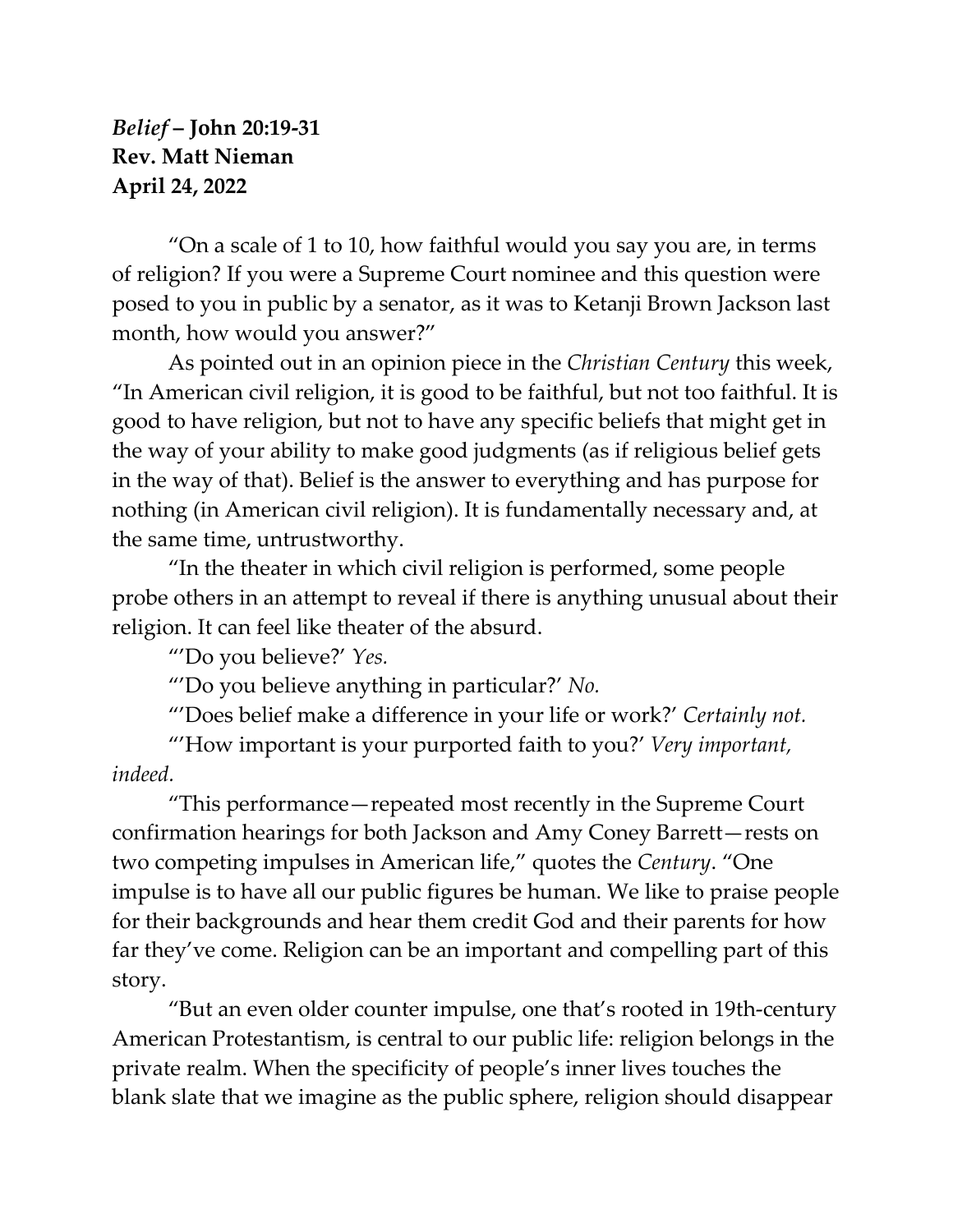except in platitude. Motivations based on specific beliefs are deeply suspect, because religious belief in public life is inherently suspicious."

When Jesus confronts Thomas and says to him, "Do not doubt, but believe," one wonders to what degree Jesus wanted Thomas to demonstrate a public belief in him that would be different from what he held in private. It's doubtful (no pun intended) that Jesus would encourage him to a public posture of faith that was measurably different than what he expressed in the solitude of his own home.

Surely Jesus would think that what Thomas believed should inform both his private and public actions.

When we think of what our faith means to us (what it is that we believe about God and to what extent), we would all hope that it would influence our actions in all facets of our lives—personal and professional. It should, and we can't imagine Jesus wanting it any other way.

Every year, on the first Sunday after Easter Sunday, we hear the same story of Thomas being reluctant to buy what Jesus is selling—that he is alive again after being excruciatingly killed on a cross and buried in a tomb. We tend to ridicule him a bit for not trusting without first seeing the proof.

But really, who could blame him? Shouldn't something so profound—a belief that God was put to death and then raised from the dead—be affirmed with certifiable evidence? After all, if we're going to claim this belief as that which centers us and is the greatest influence on how we think, feel, and live our lives in the world, shouldn't we be absolutely certain of it?

The question for Thomas and all of us, though, is do we literally need to see the nail marks in his hands and his pierced side to believe in the resurrected Christ? Will we have needed to be physically present with the disciples in that first appearance in that house for us to confess, "My Lord and my God"?

Jesus later said to Thomas, "Blessed are those who have not seen and yet believed."

Yes, blessed was anybody who was not in the presence of Jesus immediately after his resurrection but who still believes that he is alive.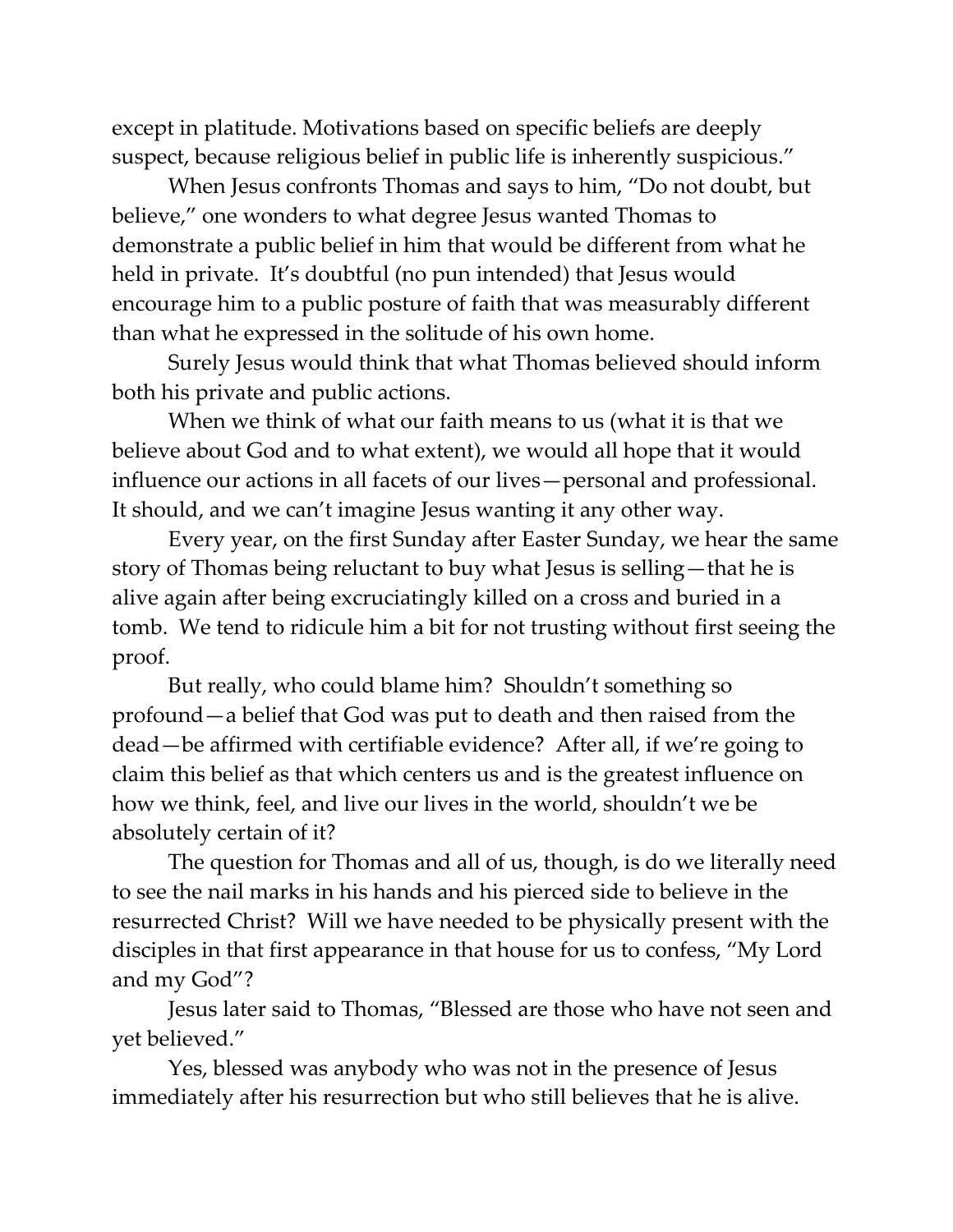But that doesn't mean we can't require some indirect proof that that tomb has not held him. That doesn't mean that we can't use the evidence we see of the divine all around us to daily ratify our belief that God is not dead but alive.

And each of us finds our proof uniquely. Yours is different from mine. Mine is different from yours. Sometimes our proofs overlap; sometimes they don't.

Here is some recent evidence that helps me to believe in the resurrected Christ, that Christ is alive:

I think back to just yesterday, and the event that occurred right where we are standing and sitting: the Posies for the Pantry sale. Several elements came together to offer me proof that Christ is alive. First, there was the beautiful weather. Second, and more importantly, was the diligence of the volunteers to pull off such a successful sale. Third was the willingness of vendors to provide their wears for sale and give some of the proceeds to the food pantry. And fourth was the willingness of shoppers to come and buy more plants, flowers, and birdhouses than they would normally buy had the sale not been a benefit for a worthy cause.

All these elements came together for the purpose of helping somebody in need, the hungry in our community. To me, that's proof of the presence of the divine.

I've also been on the receiving end of gestures, prayers, and goodwill over these last many months. And I can't tell you how much it has erased any doubt I might have otherwise had that the risen Christ is present. When people rally around others who are going through crisis or otherwise tough times, it leaves one propped up and reassured that they are not forgotten. It leaves one believing that new life is not only possible but probable and inevitable.

And in these moments where we see our own unique proof of God's presence, we look to the heavens and proclaim like the disciples did: "My Lord and my God."

We have belief when this is the proof we see. We then believe that Jesus is alive. And we are then more able to trust Christ every day.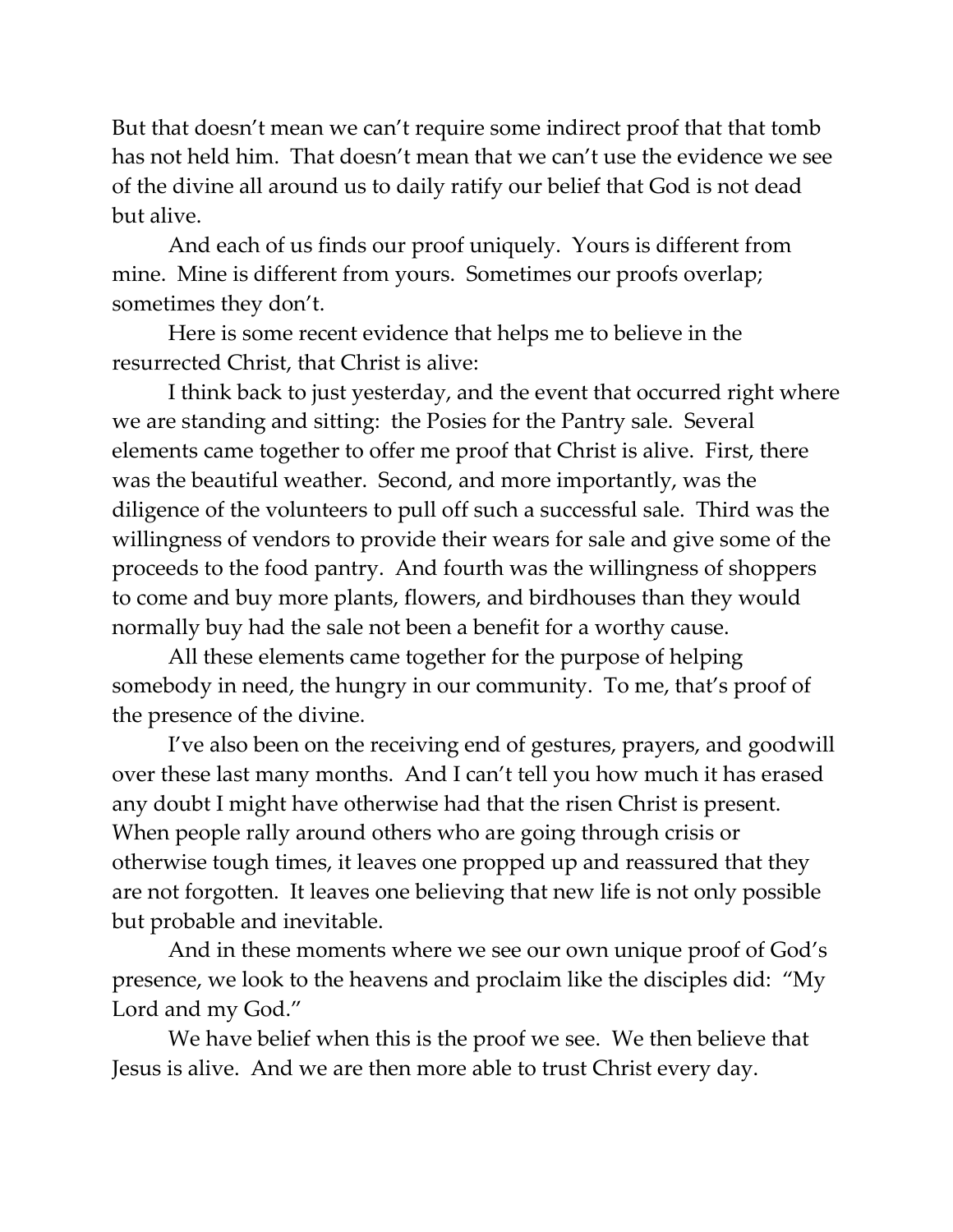John G. Paton (1824-1907) was one of the great missionaries to the South Sea Islanders. In translating the Scriptures into the native language of these islanders, he could find no word for "believe." Since the concept of "belief" is so basic to the Christian faith, and to the New Testament, he could not finish his translation.

One day an exhausted islander came into his home, threw himself down in a chair, put his feet up on another chair, stretched out his body and sighed how great it felt to be able to lean his whole weight on those two chairs. Instantly Paton knew his quest for the right word had ended. For belief is at its most basic level "leaning our whole weight" on God, surrendering to God's strength, not ours. Belief is not an act of truth. It is an act of trust.

As we are talking about belief, though, we must not look past a reality from this story in John today that often gets lost as we either praise or put down Thomas for his belief or lack thereof. It's quite remarkable in this story that Jesus never ceases believing in the disciples, including Thomas.

If we think about the broad scope of the gospel narratives, we find example after example of the disciples failing to meet Jesus' expectations. They let him down often, especially in the last days of Jesus' life.

It's remarkable then that on this day *he* comes to *them* as they're locked behind closed doors out of fear that they will be the next ones to suffer. Jesus could've seen them as fragile, spineless, and, frankly, as deserters of their faith. Yet, he makes multiple appearances at this house in his quest for them to believe in him. He believes in them despite their faults. And he never gives up on them.

A guy named Carl Rife, in a piece of writing titled, "What Does It Mean to Believe?" wrote this:

"To say I believe in God is possible because God first of all says, "I believe in you." All through my life I have been lifted beyond my selfimposed limits by persons who have believed in me. I remember vividly the difficult struggle I had when I first started college. I thought I was going to flunk out. I received a 66 or a D on a religion test for which I had studied hard and for which I had tutored other students. It was my first